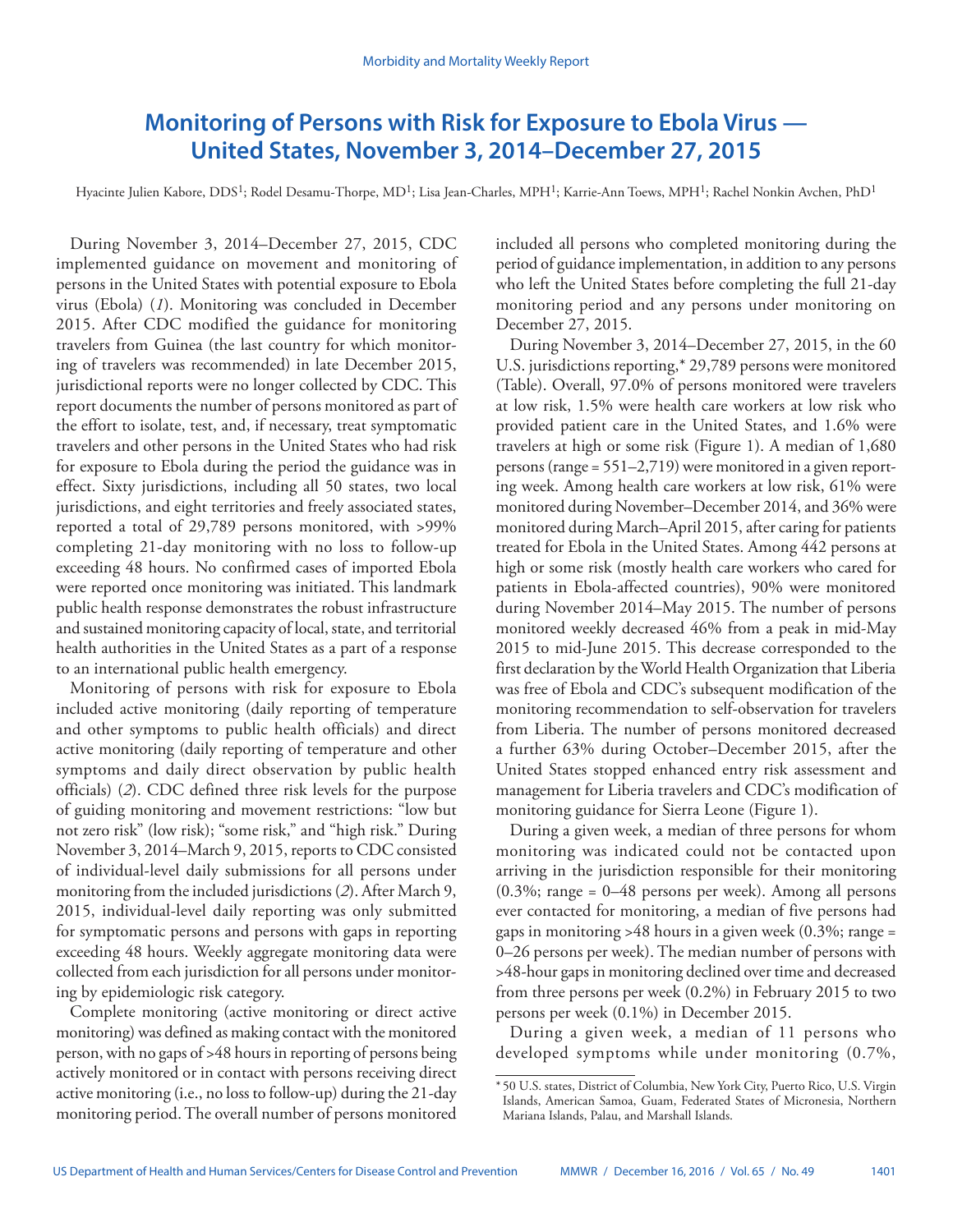| TABLE. Ebola virus monitoring of persons with potential exposure, by epidemiologic risk category — 60 U.S. jurisdictions,* November 3, 2014– |  |
|----------------------------------------------------------------------------------------------------------------------------------------------|--|
| December 27, 2015                                                                                                                            |  |

| <b>Monitoring element</b>                  |                     | Low (but not zero) risk |            |                     |  |
|--------------------------------------------|---------------------|-------------------------|------------|---------------------|--|
|                                            | High risk/Some risk | <b>Travelers</b>        | U.S. HCWs  | <b>Total</b>        |  |
| Type of daily monitoring                   | DAM                 | AM                      | <b>DAM</b> |                     |  |
| Reporting frequency to CDC                 | Daily/Weekly        | Weekly                  | Weekly     |                     |  |
| No. of persons monitored                   | 442                 | 28,759                  | 598        | 29.789 <sup>†</sup> |  |
| No. of jurisdictions conducting monitoring | 47                  | 54                      |            | $54^{5}$            |  |

**Abbreviations:** AM = active monitoring; DAM = direct active monitoring; HCWs = health care workers, including laboratory personnel.

\* 50 U.S. states, District of Columbia, New York City, Puerto Rico, U.S. Virgin Islands, American Samoa, Guam, Federated States of Micronesia, Northern Mariana Islands, Palau, and Marshall Islands.

<sup>†</sup> Adjusted for 10 persons whose risk category changed from some risk to low risk.

<sup>§</sup> A jurisdiction could conduct monitoring of travelers in more than one risk category.

### **FIGURE 1. Number of persons (N = 29,789) with potential exposure who were monitored for Ebola virus, by epidemiologic risk category and week — United States, November 3, 2014–December 27, 2015**



Week beginning/Year

**Abbreviations:** AM/DAM = active monitoring/direct active monitoring; WHO = World Health Organization.

range = 1–43 persons) were reported to CDC. Among 796 symptomatic persons in the low-risk and some-risk categories, 104 (13%) were tested for Ebola during their monitoring period; none tested positive for Ebola. No persons at high risk reported Ebola-compatible symptoms.

All 50 states, plus the District of Columbia, New York City, Puerto Rico, and the U.S. Virgin Islands monitored persons at low risk. Forty-four states, the District of Columbia, New York City, and Puerto Rico monitored one or more persons at some or high risk. Three territories and three freely associated states had no persons under monitoring. Approximately half (53%) of all persons were monitored in five jurisdictions (New York City, Maryland, Georgia, Pennsylvania, and Virginia). New York City monitored the largest number of persons, followed by Maryland and Georgia (Figure 2).

## **Discussion**

Fifty states and two local jurisdictions effectively monitored travelers arriving in the United States from Ebola-affected West African countries within 7 days of the release of updated CDC guidance on movement and monitoring on October 27, 2014; by the end of December 2014, all U.S. territories also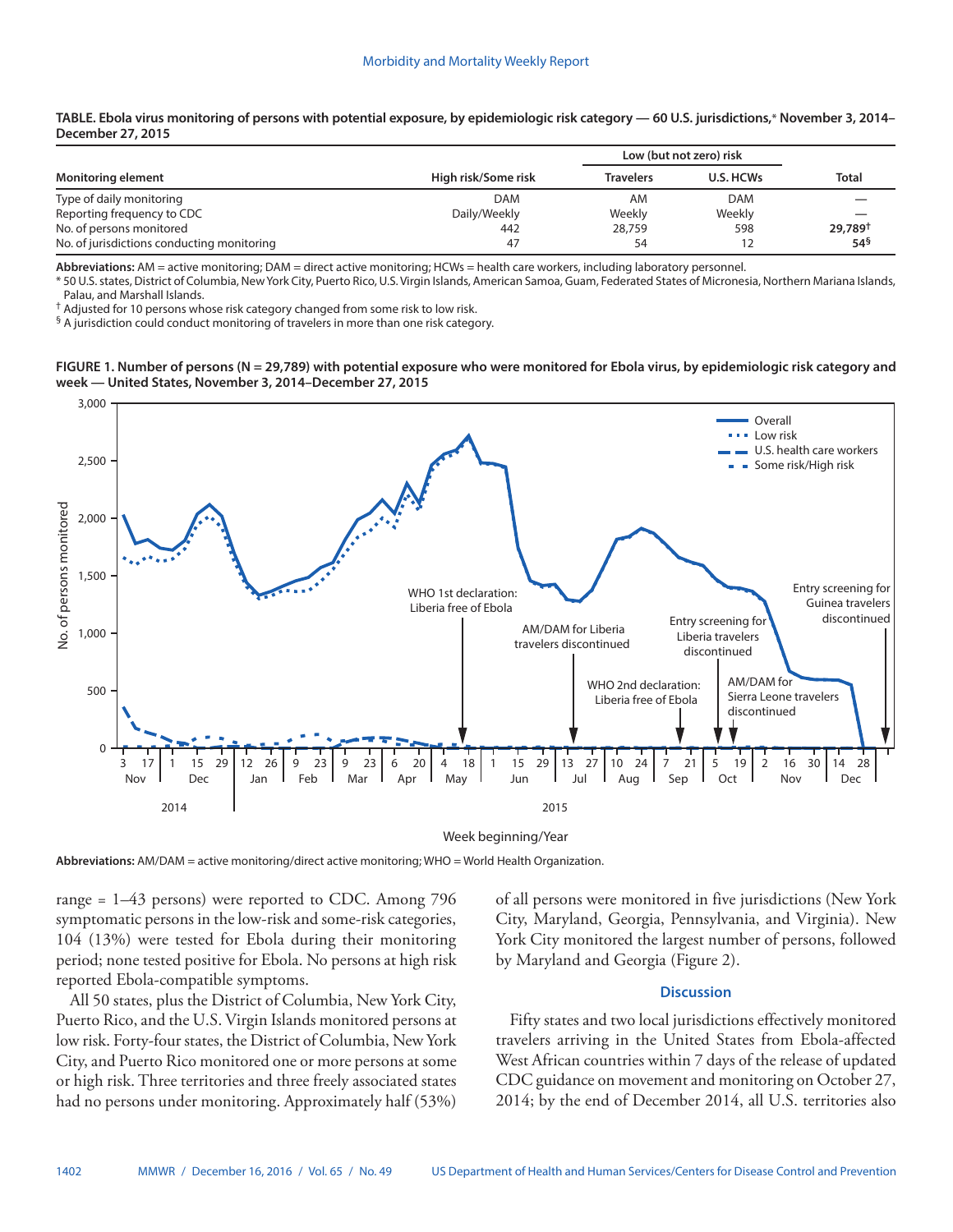**FIGURE 2. Number of persons (N = 29,789) with potential exposure who were monitored for Ebola virus, by jurisdiction — United States, November 3, 2014–December 28, 2015**



**Abbreviations:** DC = District of Columbia; NYC = New York City.

were reporting to CDC (*2*). The Movement and Monitoring Unit under the leadership of CDC's State Coordination Task Force assumed responsibility for coordinating the national response to monitor persons with potential exposure to Ebola. The Movement and Monitoring Unit 1) communicated CDC's movement and monitoring guidance to all partners, 2) activated monitoring, 3) collected and compiled reports from states and local health departments, and 4) provided information on the monitoring status of persons with risk for Ebola exposure to CDC, the U.S. Department of Health and Human Services, and the White House. As a result of this sustained effort, almost 30,000 travelers from Ebola-affected countries were monitored in the United States.

The findings in this report are subject to at least two limitations. First, weekly aggregate numbers masked precision and could be inexact. This might have occurred when a person's risk was reclassified or when individual-level daily reporting shifted to weekly reporting. Second, accounting for duplicate reporting of monitoring status was challenging. For example, aggregate weekly reporting could underestimate or overestimate monitoring numbers if a person transferred jurisdictions and was reported by both jurisdictions or by neither jurisdiction. However, efforts were made to remove duplicates from the analysis.

The overall success in monitoring >99% of incoming travelers resulted, in part, because of the vigilance of state, local, and

### **Summary**

### What is already known about this topic?

Beginning in March 2014, West Africa (primarily the countries of Guinea, Liberia, and Sierra Leone) has experienced the largest outbreak of Ebola virus disease (Ebola) in history. During March 25, 2014–April 13, 2016, a total of 28,616 cases of Ebola were reported in West Africa, and 11,310 persons died. In October 2014, after the first case of imported Ebola in the United States, CDC issued monitoring and movement guidance. This guidance provided recommendations for U.S. monitoring of persons potentially exposed to Ebola.

#### What is added by this report?

Overall, 29,789 persons were monitored, with >99% completing 21-day monitoring with no loss to follow-up exceeding 48 hours. In a given reporting week, a median of 1,680 persons were monitored and approximately half (53%) of all persons were monitored in five jurisdictions. Among 796 symptomatic persons in the low-risk and some-risk categories, 104 (13%) were tested for Ebola during their monitoring period; none tested positive for Ebola.

## What are the implications for public health practice?

The overall success in monitoring >99% of incoming travelers resulted, in part, because of the vigilance of state, local, and territorial health departments and the preparedness infrastructure that enabled jurisdictions to fully implement CDC guidance for monitoring of persons with potential Ebola exposure.

territorial health departments and the preparedness infrastructure that enabled jurisdictions to fully implement and follow CDC guidance on monitoring of persons with potential Ebola exposure. This monitoring success also can be attributed to a range of methodologies and resources used throughout the implementation period, including an enhanced entry riskassessment process that provided Check and Report Ebola kits and mobile telephones to all incoming travelers requiring monitoring, and collected personal locating information including telephone numbers, e-mail and physical addresses, and emergency contact information. Loss to follow-up was minimized by state and local health department partnerships with local police departments and Homeland Security's state fusion centers. Novel methods to contact persons via social media further facilitated communication and monitoring efforts. In most cases, initial failures in contact or loss to follow-up were attributed to missing or erroneous contact information, which can occur even with robust protocols. The monitoring of travelers from Ebola-affected countries exemplified a complex coordination of multiple agencies at multiple levels to successfully eliminate further cases of imported Ebola virus disease in the United States.